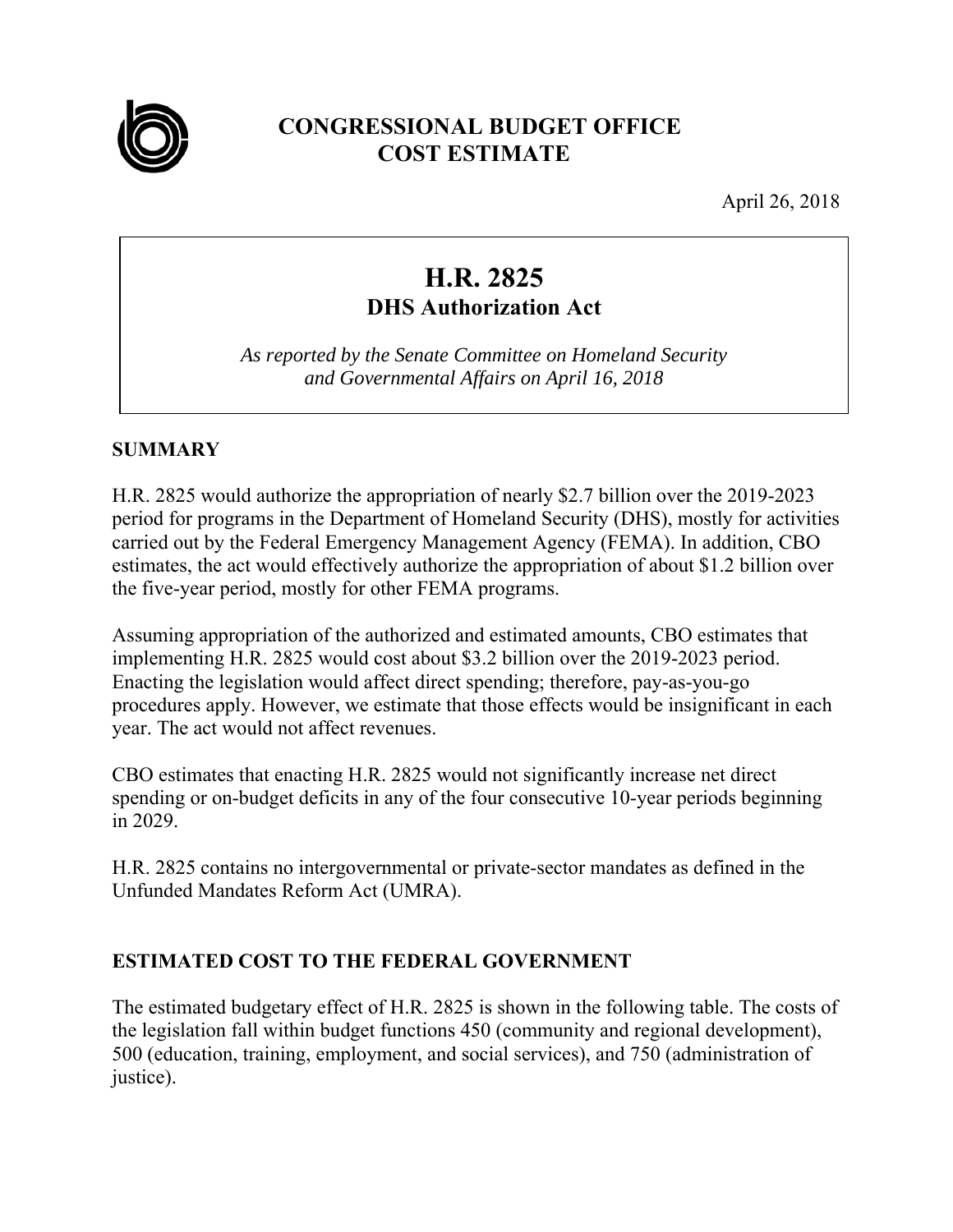|                                                       | By Fiscal Year, in Millions of Dollars |              |                  |                  |                  |                  |               |
|-------------------------------------------------------|----------------------------------------|--------------|------------------|------------------|------------------|------------------|---------------|
|                                                       | 2018                                   | 2019         | 2020             | 2021             | 2022             | 2023             | 2019-<br>2023 |
| <b>INCREASES IN SPENDING SUBJECT TO APPROPRIATION</b> |                                        |              |                  |                  |                  |                  |               |
| <b>FEMA</b> Programs                                  |                                        |              |                  |                  |                  |                  |               |
| <b>Authorization Level</b>                            | 1,215                                  | 1,235        | 1,254            | 1                | 1                | $\boldsymbol{0}$ | 2,491         |
| <b>Estimated Outlays</b>                              | $\theta$                               | 652          | 1,008            | 492              | 182              | 73               | 2,407         |
| <b>DHS</b> Inspector General                          |                                        |              |                  |                  |                  |                  |               |
| Authorization Level                                   | 175                                    | 175          | $\mathbf{0}$     | $\boldsymbol{0}$ | $\boldsymbol{0}$ | $\boldsymbol{0}$ | 175           |
| <b>Estimated Outlays</b>                              | $\boldsymbol{0}$                       | 158          | 18               | $\mathbf{0}$     | $\theta$         | $\mathbf{0}$     | 175           |
| Congressional Commission                              |                                        |              |                  |                  |                  |                  |               |
| <b>Estimated Authorization Level</b>                  | $\boldsymbol{0}$                       | $\mathbf{1}$ | $\boldsymbol{0}$ | $\boldsymbol{0}$ | $\boldsymbol{0}$ | $\boldsymbol{0}$ | $\mathbf{1}$  |
| <b>Estimated Outlays</b>                              | $\overline{0}$                         | $\mathbf{1}$ | $\mathbf{0}$     | $\mathbf{0}$     | $\mathbf{0}$     | $\mathbf{0}$     | $\mathbf{1}$  |
| Other FEMA Programs                                   |                                        |              |                  |                  |                  |                  |               |
| <b>Estimated Authorization Level</b>                  | $\boldsymbol{0}$                       | 192          | 196              | 200              | 205              | 209              | 1,002         |
| <b>Estimated Outlays</b>                              | $\theta$                               | 13           | 42               | 82               | 128              | 173              | 438           |
| FEMA Predisaster Hazard Mitigation<br>Program         |                                        |              |                  |                  |                  |                  |               |
| <b>Estimated Authorization Level</b>                  | $\boldsymbol{0}$                       | 120          | 24               | 24               | 24               | 24               | 216           |
| <b>Estimated Outlays</b>                              | $\mathbf{0}$                           | 6            | 25               | 54               | 40               | 32               | 157           |
| Reports                                               |                                        |              |                  |                  |                  |                  |               |
| <b>Estimated Authorization Level</b>                  | $\boldsymbol{0}$                       | 9            | $\mathfrak{Z}$   | 3                | $\mathfrak{Z}$   | 3                | 20            |
| <b>Estimated Outlays</b>                              | $\theta$                               | 8            | $\overline{3}$   | 3                | $\overline{3}$   | 3                | 20            |
| <b>Total Changes</b>                                  |                                        |              |                  |                  |                  |                  |               |
| <b>Estimated Authorization Level</b>                  | 1,390                                  | 1,732        | 1,477            | 228              | 233              | 236              | 3,906         |
| <b>Estimated Outlays</b>                              | $\theta$                               | 838          | 1,097            | 631              | 352              | 281              | 3,199         |

Components may not sum to totals because of rounding; DHS = Department of Homeland Security; FEMA = Federal Emergency Management Agency.

The act would authorize the appropriation of \$1,390 million for 2018. CBO does not estimate any outlays for those authorizations because appropriations for 2018 have already been provided.

CBO estimates that enacting H.R. 2825 would increase direct spending by less than \$500,000 over the 2019-2028 period.

#### **BASIS OF ESTIMATE**

For this estimate, CBO assumes that H.R. 2825 will be enacted near the end of fiscal year 2018. H.R. 2825 would authorize appropriations totaling \$1.39 billion for fiscal year 2018. CBO does not estimate outlays for the 2018 authorizations because appropriations for 2018 have already been provided.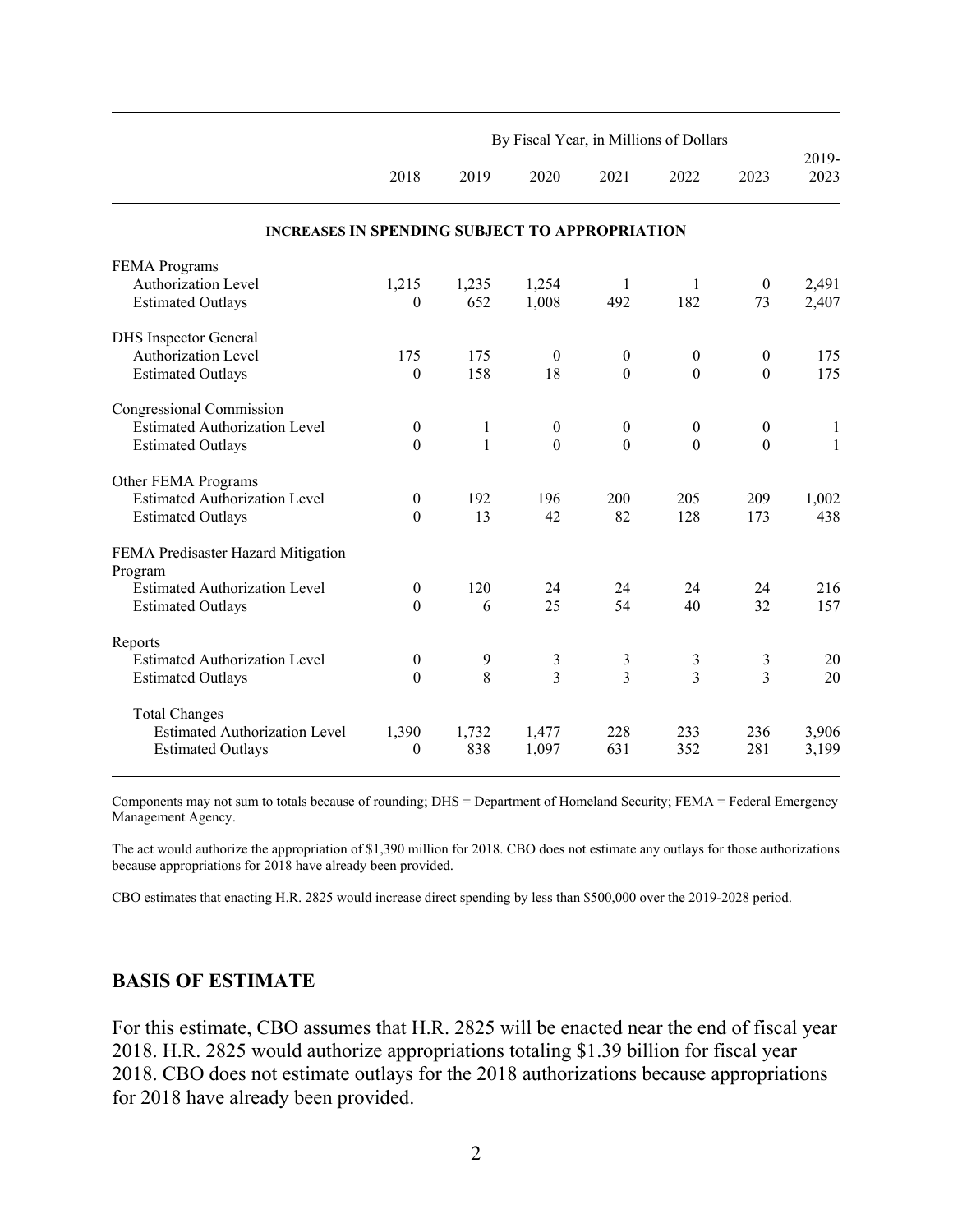CBO estimates that implementing H.R. 2825 would cost about \$3.2 billion over the 2019- 2023 period. For this estimate, CBO assumes that the authorized and estimated amounts will be provided each year beginning in 2019 and that spending will follow historical patterns.

### **Programs With Specified Authorizations**

H.R. 2825 would authorize the appropriation of nearly \$2.7 billion over the 2019-2023 period for programs in DHS, mostly for activities carried out by FEMA.

**FEMA Programs**. Titles V and VI of H.R. 2825 would authorize a total of about \$2.5 billion in fiscal years 2019 and 2020 for the management and administration of FEMA.

The legislation would specifically authorize the following annual appropriations:

- About \$1.1 billion through 2020 for overall FEMA management and administration,
- About \$165 million through 2020 in grants to the National Domestic Preparedness Consortium, and
- \$1 million through 2022 for a joint counterterrorism awareness workshop.

CBO estimates that implementing those provisions would cost about \$2.4 billion over the 2019-2023 period.

**DHS Inspector General**. H.R. 2825 would authorize the appropriation of \$175 million for fiscal year 2019 for the DHS Office of Inspector General. CBO estimates that implementing the provision would cost \$175 million over the 2019-2020 period.

**Congressional Commission**. H.R. 2825 would authorize the appropriation of \$1 million for a commission to review Congressional oversight of DHS; the commission would terminate within one year of enactment of the legislation. Because the legislation does not specify a schedule for the authorization, CBO assumes that the funding will be provided in fiscal year 2019. CBO estimates that implementing the provision would cost \$1 million that year.

#### **Other Programs**

CBO estimates that carrying out the other activities described below would require appropriations of about \$1.2 billion over the 2019-2023 period.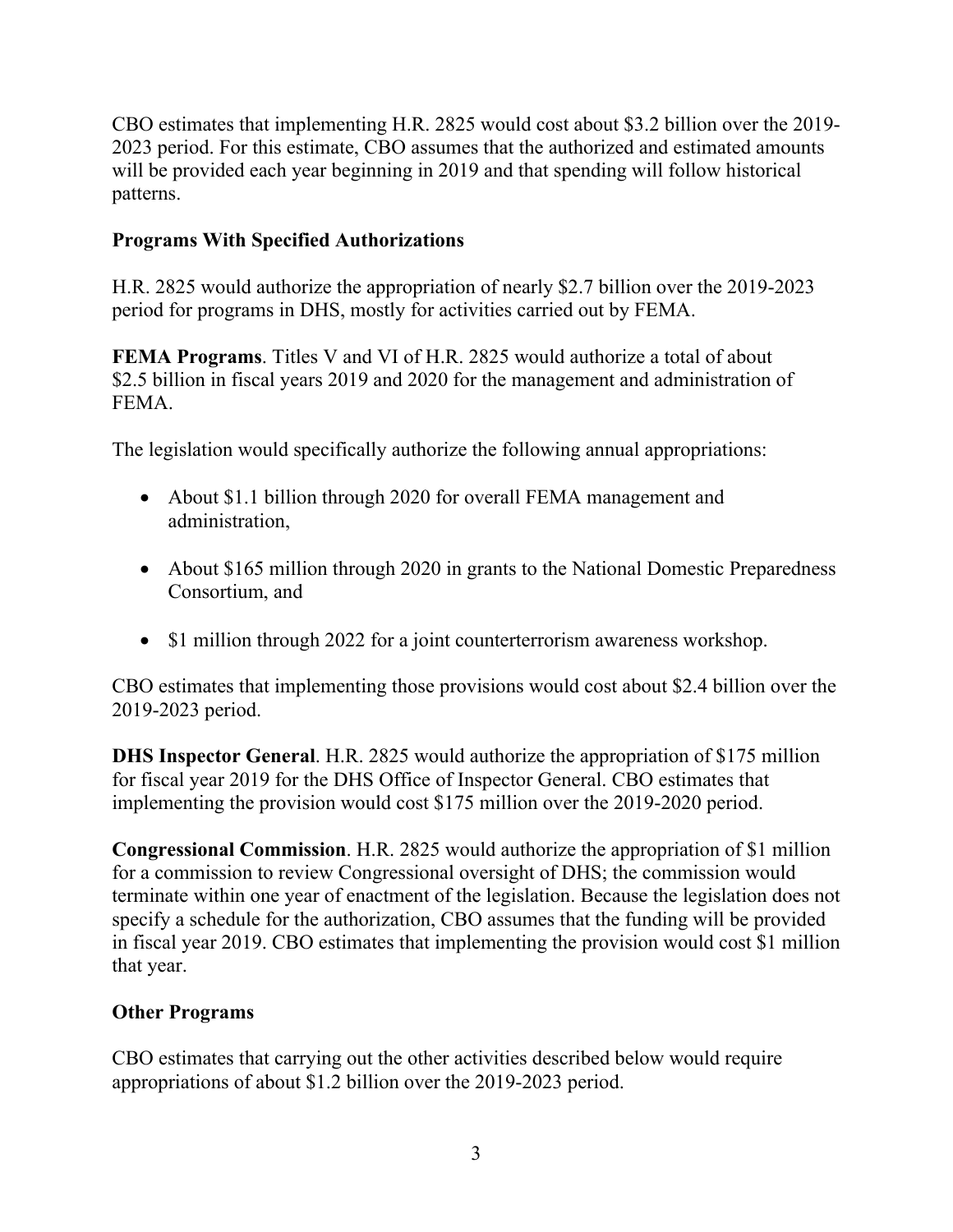**Other FEMA Programs**. H.R. 2825 would strike provisions of current law that authorize appropriations for Transit Security Grants through 2011 and for Port Security Grants through 2013. Although those authorizations have expired, the programs received funds in 2018. The legislation would not change the nature of those programs' responsibilities. By striking the expired authorization but leaving the underlying programs in place, the legislation would effectively permanently authorize those programs. Using information from FEMA on current program funding and accounting for anticipated inflation, CBO estimates implementing H.R. 2825 would authorize appropriations for FEMA over the 2019-2023 period as follows:

- \$469 million for the Transit Security Grant Program, and
- \$533 million for the Port Security Grant Program.

CBO estimates that implementing those provisions would cost \$438 million over the 2019-2023 period and \$564 million after 2023.

**FEMA Predisaster Mitigation Fund**. H.R. 2825 would create the National Public Infrastructure Predisaster Mitigation Fund. For each major disaster declared after August 1, 2017, an amount equal to 6 percent of the total estimated funding FEMA expects to provide for certain disaster response grants would be transferred into the proposed fund from amounts in the Disaster Relief Fund. The new fund would be used to provide technical and financial assistance to states and localities for hazard mitigation designed to reduce injury, loss of life, and damage and destruction of property. Amounts in the fund could be spent without further appropriation.

After enactment, CBO estimates, about \$120 million—6 percent of the estimated \$2 billion in relevant disaster response grants expected to be made for disasters declared after August 1, 2017—would be transferred to the proposed fund in 2019. In recent years, FEMA has been provided an average of \$400 million a year for the relevant disaster response grants. Assuming that the Congress provides similar amounts in subsequent years, CBO estimates that \$24 million (6 percent of \$400 million) would be transferred to the fund each year.

Because the provision does not change any underlying authority to provide disaster relief, in CBO's view the legislation implicitly authorizes the appropriation of amounts equal to the amounts that would be transferred from the Disaster Relief Fund to the Predisaster Mitigation Fund. Thus, on the basis of historical spending patterns, CBO estimates that spending under this section would total \$157 million over the 2019-2023 period and \$59 million after 2023.

**Reports and Reviews**. H.R. 2825 would require DHS and the Government Accountability Office to prepare about 45 program reviews or reports (some annually) on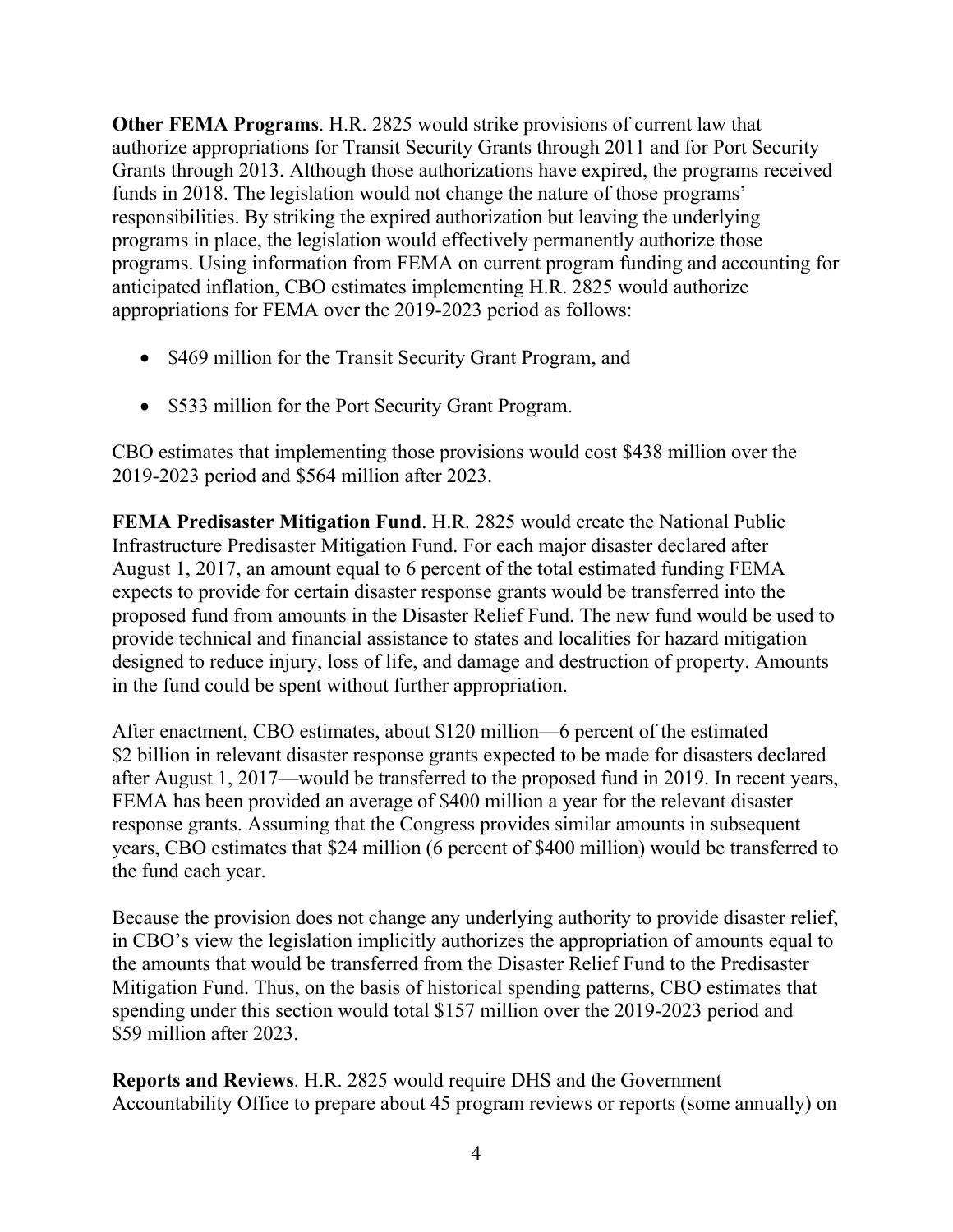various topics within the department's purview. Based on the cost of similar activities, CBO estimates that it would cost about \$20 million over the 2019-2023 period to prepare those reports and reviews.

### **PAY-AS-YOU-GO CONSIDERATIONS**

H.R. 2825 would increase direct spending for additional workers' compensation claims from private-sector employees working with DHS. The act would allow certain privatesector employees who are injured in the course of their work at the department to have related medical expenses paid through the federal workers' compensation program; such payments are considered mandatory spending. Based on the projected number of affected private-sector employees who will work with DHS, CBO estimates that the additional liability will increase direct spending by \$50,000 to \$100,000 per year, starting in 2021, and by less than \$500,000 over the 2019-2028 period.

The Statutory Pay-As-You-Go Act of 2010 establishes budget-reporting and enforcement procedures for legislation affecting direct spending or revenues. CBO estimates that enacting H.R. 2825 would have no significant effect on direct spending in any year. The bill would not affect revenues.

### **INCREASE IN LONG-TERM DIRECT SPENDING AND DEFICITS**

CBO estimates that enacting H.R. 2825 would not significantly increase net direct spending or on-budget deficits in any of the four consecutive 10-year periods beginning in 2029.

#### **MANDATES**

H.R. 2825 contains no intergovernmental or private-sector mandates as defined in UMRA.

#### **PREVIOUS CBO ESTIMATE**

On July 20, 2017, CBO transmitted a cost estimate for H.R. 2825, the DHS Authorization Act of 2017, as reported by the House Committee on Homeland Security on June 28, 2017. CBO estimated that implementing that version of the legislation would cost \$5.6 billion over the 2018-2022 period, assuming appropriation of the necessary amounts. The differences in the cost estimates are attributable to differences in